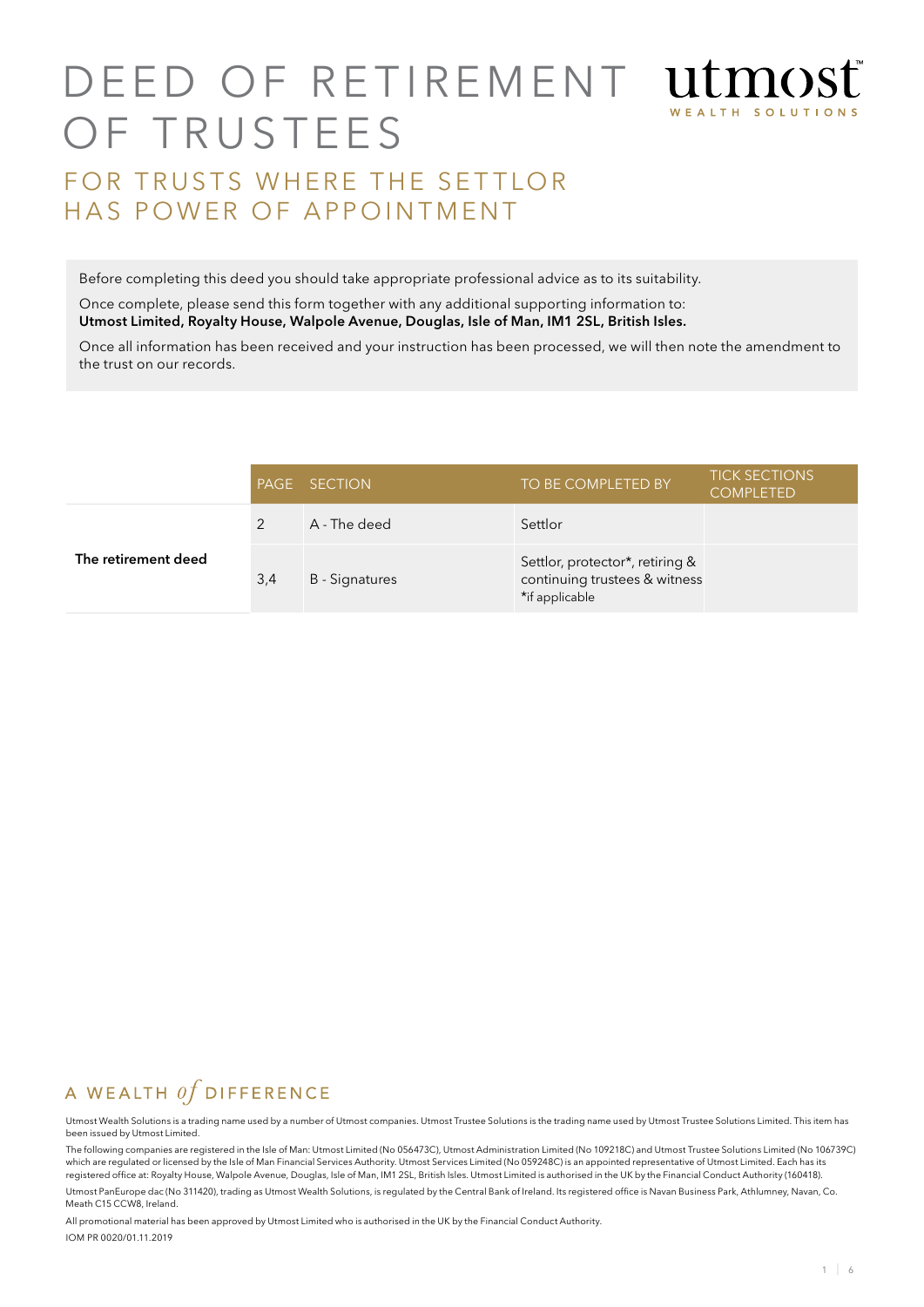## IMPORTANT INFORMATION

This draft deed is provided for the consideration of the parties and their legal adviser only. We have taken every care in preparing it, but cannot take any responsibility for the legal/tax consequences of using it. Therefore we strongly recommend that you consult with your own legal advisers and seek taxation advice in your country(ies) of domicile and/or residence.

If this deed is used with any deed appointing a new trustee(s), this deed of retirement must be dated after the deed of appointment and include the new trustee(s).

Please complete this form using **blue or black ink** and **BLOCK CAPITALS**. If you make a mistake cross it out, put in the correct words and ensure you initial the correction. Please do not use correction fluid.

#### HOW WE USE YOUR INFORMATION

We use the information you give us, about yourself and other people, to provide our products and services. In order to support our products and services, we transfer information between different entities within our immediate operating group and to appointed data processors, but we do not transfer information to other parties, unless required to do so by law or regulation. We do not carry out marketing using the information or transfer, or sell, your personal information to others for marketing purposes.

More details about how we use your information, your rights over this information and how you can exercise your rights can be found in the applicable Privacy Notice. We publish our Privacy Notices on our website at www.utmostwealth.com or you can ring us on +44 (0)1624 643 345 and request a copy.

### THE DEED

| This deed of retirement |  |  |  |  |
|-------------------------|--|--|--|--|
|                         |  |  |  |  |
| is made on              |  |  |  |  |

#### **Between**

| Name(s) of trustee(s) to be retired |  |
|-------------------------------------|--|
|                                     |  |

(will be referred to as 'the retiring trustee(s)') of the first part

#### and

#### Name(s) of continuing trustee(s)

(will be referred to as 'the continuing trustee(s)') of the second part

#### and

Name(s) of settlor(s)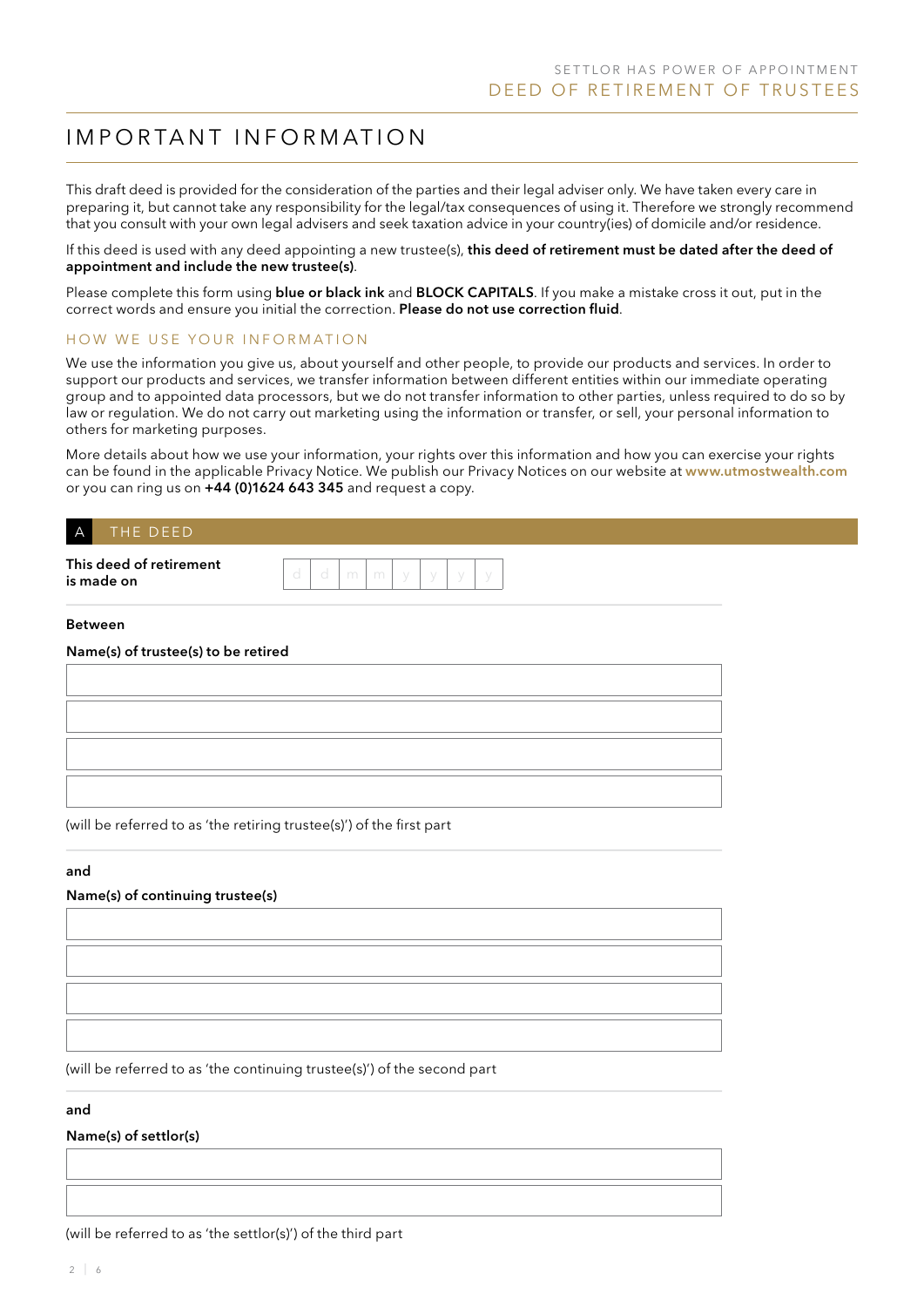## SETTLOR HAS POWER OF APPOINTMENT DEED OF RETIREMENT OF TRUSTEES

#### and

#### Name(s) of protector (if applicable)

| (will be referred to as 'the protector') of the fourth part (if applicable) |  |
|-----------------------------------------------------------------------------|--|

#### WHEREAS by a

| Declaration of trust creating |  |
|-------------------------------|--|
| the trust                     |  |

dated d d d m m y y y y

Name of the trust

Date when the trust was created



of Policy number(s)

effected by the settlor(s) ('the Policy') and, where appropriate, a Deed of appointment of additional trustees (if applicable)

| . . | . .<br>× | ×<br>۰<br>w<br>۰, | . .<br>× |  |
|-----|----------|-------------------|----------|--|
|     |          |                   |          |  |

| dated | -<br>$\sim$ | <b>ANTICO</b> | <b>International</b> |  |  |
|-------|-------------|---------------|----------------------|--|--|
|       |             |               |                      |  |  |

| Date any           |  |
|--------------------|--|
| additional trustee |  |
| was appointed      |  |

the Policy and all monies which may become payable under it and the proceeds of any sale conversion or surrender of it are held by the retiring trustee(s) and the continuing trustee(s) upon Trusts as set out in the Trust with and subject to the powers and provisions expressed in it

#### And whereas

- 1) The retiring trustee(s) wishes to be discharged from the Trusts conferred on them by the Trust.
- 2) The protector (or where no protector has been appointed, the settlor(s)) is/are the person(s) named in the Trusts of the said Policy as having power to appoint new or additional trustees.
- 3) It is intended that the Policy and all monies which may become payable under it and the proceeds of any sale conversion or surrender of it shall be transferred into the names of the continuing trustee(s) alone.

#### Now this appointment witnesses as follows:

- 1) The retiring trustee(s) hereby declare(s) that they wish to be discharged from the Trusts of the Policy.
- 2) The protector (or, where no protector has been appointed, the settlor(s)) and the continuing trustee(s) hereby consent to the discharge of the said retiring trustee(s) from the Trusts of the Policy and to the vesting in the continuing trustee(s) alone of the Policy and all monies which may become payable under it and the proceeds of any sale conversion or surrender of it.
- 3) The retiring trustee(s) and the continuing trustee(s) hereby assign the Policy to the continuing trustee(s). The deed will be construed according to and governed by the law of the Isle of Man.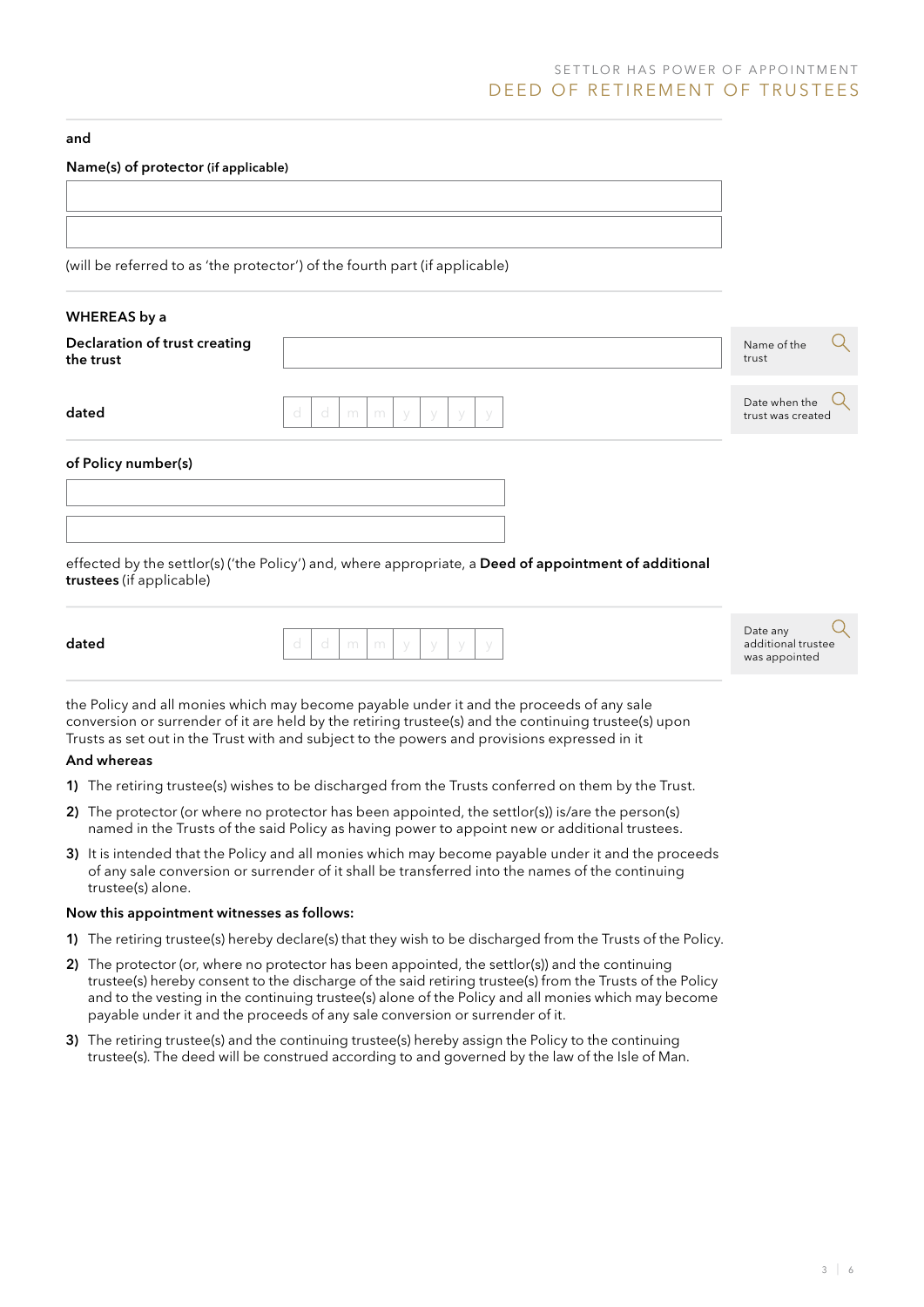## SETTLOR HAS POWER OF APPOINTMENT DEED OF RETIREMENT OF TRUSTEES

## B SIGNATURES

### The parties have executed this document as a deed on the first date stated above.

Please ensure all signatures are witnessed by an independent person.

|                                                                                  | The retiring trustee   |  |                   |  |  |  |  |                  |
|----------------------------------------------------------------------------------|------------------------|--|-------------------|--|--|--|--|------------------|
| Signed and delivered<br>as a deed by the said<br>(Name of retiring<br>trustee)   |                        |  |                   |  |  |  |  |                  |
| <b>SIGNATURE</b>                                                                 |                        |  |                   |  |  |  |  | <b>SIGNATURE</b> |
| In the presence of<br>(Name of independent<br>witness)                           |                        |  |                   |  |  |  |  |                  |
| <b>SIGNATURE</b><br>of independent<br>witness                                    |                        |  |                   |  |  |  |  | <b>SIGNATURE</b> |
| Permanent residential<br>address of witness                                      |                        |  |                   |  |  |  |  |                  |
| Postcode                                                                         |                        |  | $\qquad \qquad -$ |  |  |  |  |                  |
|                                                                                  | The continuing trustee |  |                   |  |  |  |  |                  |
| Signed and delivered<br>as a deed by the said<br>(Name of continuing<br>trustee) |                        |  |                   |  |  |  |  |                  |
| <b>SIGNATURE</b>                                                                 |                        |  |                   |  |  |  |  | <b>SIGNATURE</b> |
| In the presence of<br>(Name of independent<br>witness)                           |                        |  |                   |  |  |  |  |                  |
| <b>SIGNATURE</b><br>of independent<br>witness                                    |                        |  |                   |  |  |  |  | <b>SIGNATURE</b> |
| Permanent residential<br>address of witness                                      |                        |  |                   |  |  |  |  |                  |
| Postcode                                                                         |                        |  | $\qquad \qquad -$ |  |  |  |  |                  |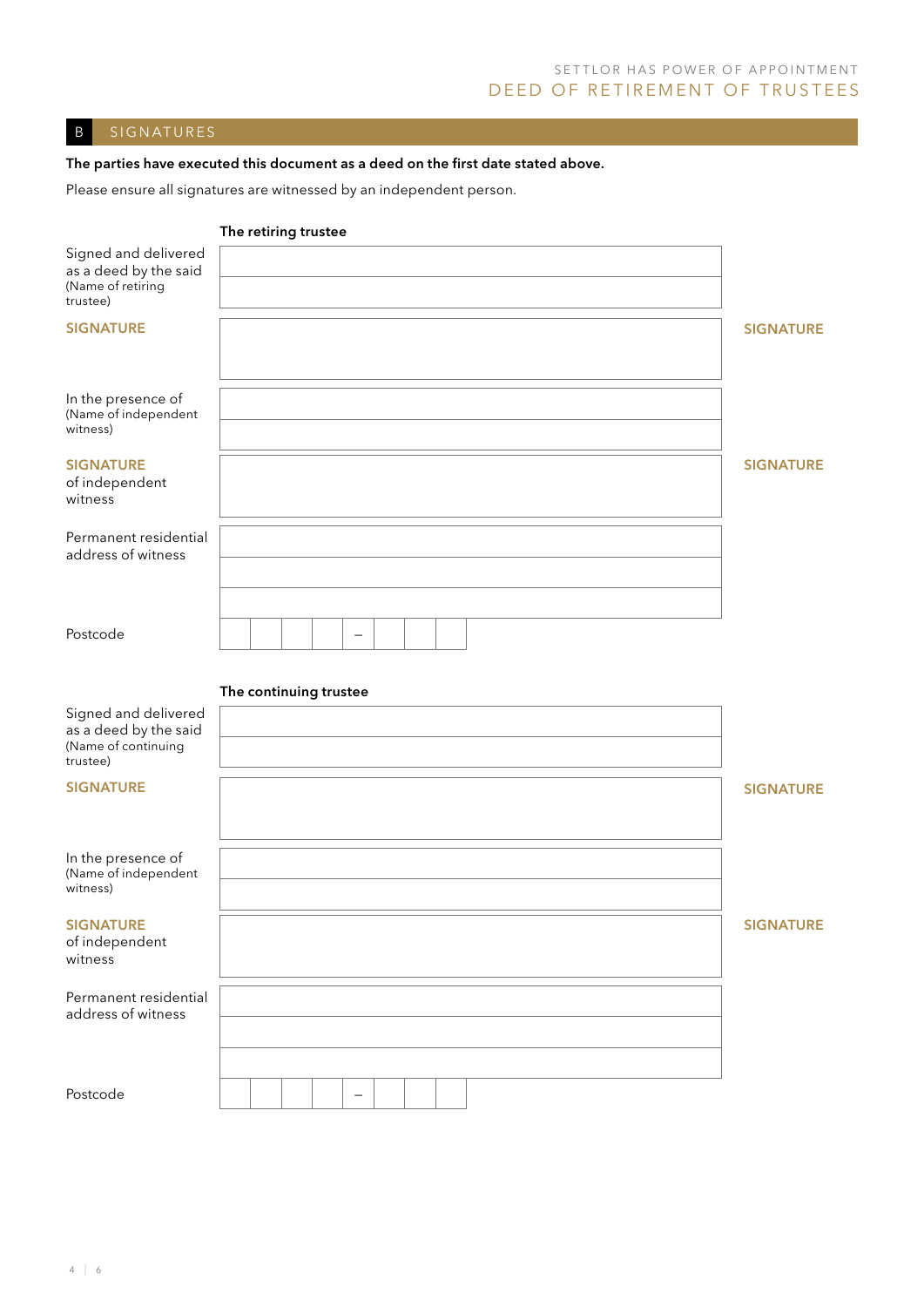## SETTLOR HAS POWER OF APPOINTMENT D E ED OF RETIREMENT OF TRUSTEES

|                                                        |  | Settlor/protector/continuing trustee |  |  |  | Settlor/protector/continuing trustee |  |  |                                                                                   |
|--------------------------------------------------------|--|--------------------------------------|--|--|--|--------------------------------------|--|--|-----------------------------------------------------------------------------------|
| Signed and delivered<br>as a deed by the said          |  |                                      |  |  |  |                                      |  |  | Name of settlor/ $Q$<br>protector/continuing<br>trustee. Delete as<br>applicable. |
| <b>SIGNATURE</b>                                       |  |                                      |  |  |  |                                      |  |  | <b>SIGNATURE</b>                                                                  |
| In the presence of<br>(Name of independent<br>witness) |  |                                      |  |  |  |                                      |  |  |                                                                                   |
| <b>SIGNATURE</b><br>of independent<br>witness          |  |                                      |  |  |  |                                      |  |  | <b>SIGNATURE</b>                                                                  |
| Permanent residential<br>address of witness            |  |                                      |  |  |  |                                      |  |  |                                                                                   |
| Postcode                                               |  |                                      |  |  |  |                                      |  |  |                                                                                   |
| Signed and delivered<br>as a deed by the said          |  | Settlor/protector/continuing trustee |  |  |  | Settlor/protector/continuing trustee |  |  | Name of settlor/ $Q$<br>protector/continuing<br>trustee. Delete as                |
| <b>SIGNATURE</b>                                       |  |                                      |  |  |  |                                      |  |  | applicable.<br><b>SIGNATURE</b>                                                   |
| In the presence of<br>(Name of independent<br>witness) |  |                                      |  |  |  |                                      |  |  |                                                                                   |
| <b>SIGNATURE</b><br>of independent<br>witness          |  |                                      |  |  |  |                                      |  |  | <b>SIGNATURE</b>                                                                  |
| Permanent residential<br>address of witness            |  |                                      |  |  |  |                                      |  |  |                                                                                   |
|                                                        |  |                                      |  |  |  |                                      |  |  |                                                                                   |
| Postcode                                               |  |                                      |  |  |  |                                      |  |  |                                                                                   |